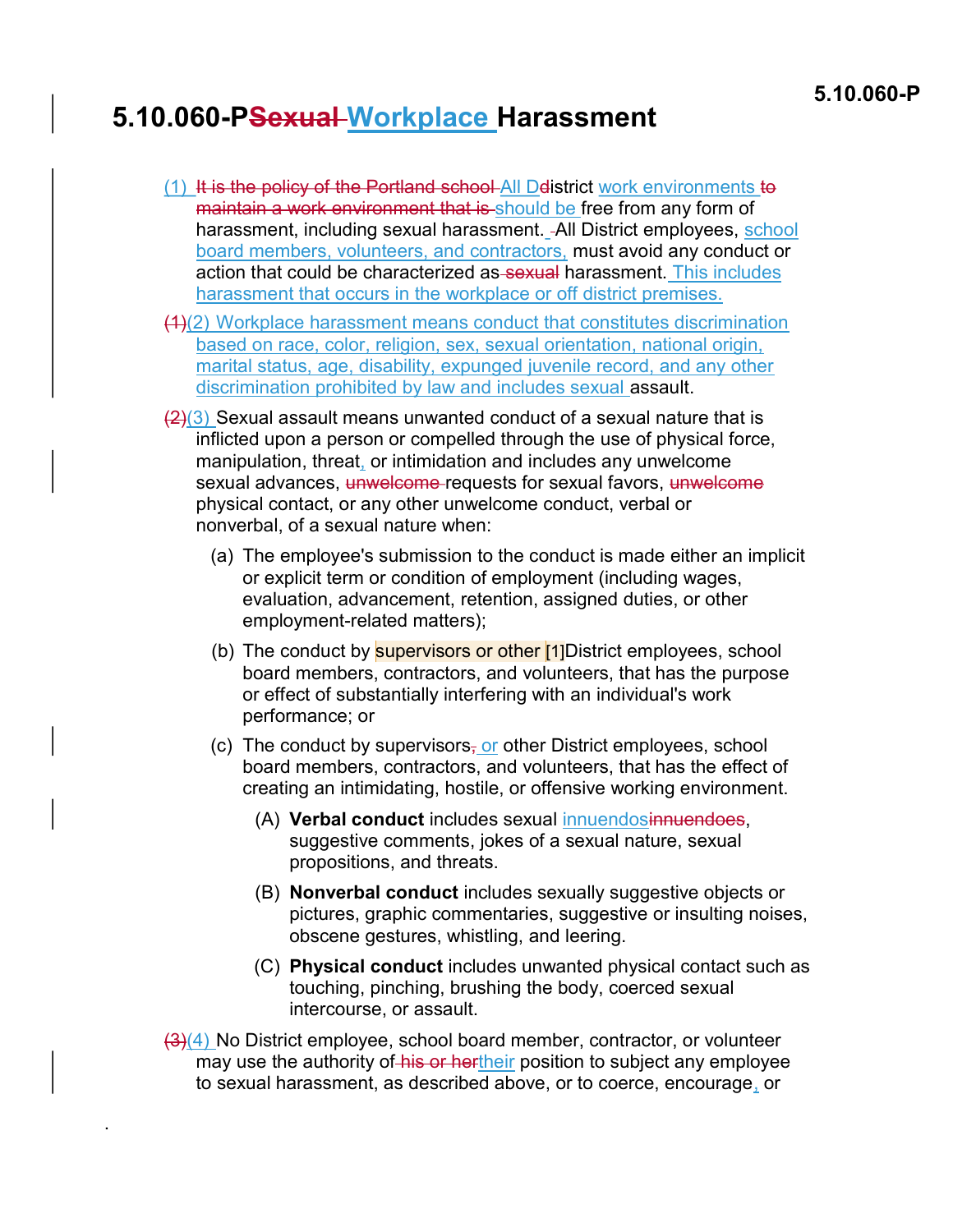force another into a romantic relationship. The state of the state of the state of the state of the state of the state of the state of the state of the state of the state of the state of the state of the state of the state

- (5) When it is brought to their attention, administrators and supervisors must take affirmative steps to stop workplace harassment, including sexual harassment by subordinates or non-employees, including warning, discipline, and recommending possible dismissal of the offending staff.
- (6) Any district employee who believes they have been subject to workplace harassment may file a report with
	- (a) their supervisor,

.

- (b) the Human Resources Department Complaint hotline, Employees may also make a report of sexual harassment to the Title IX Director for the District. Employees may also file a report through the
- (c) the Oregon Bureau of Labor and Industries' (BOLI) complaint resolution process
- (d) or through other avenues available under civil or criminal law.
- (e) Any person who believes they have been subject to workplace harassment may also make a report of sexual harassment to the Title IX Director for the District.
- (4)(7) All incidents of behavior that may violate this policy shall be promptly investigated. The District will make every reasonable effort to safeguard employee privacy and preserve confidentiality to the extent the investigative process allows. Employees who experience, or who are aware of sexual harassment should inform the Executive Director of Human Resources or designee. The district will make every reasonable effort to safeguard employee privacy and preserve confidentiality to the extent the investigative process allows.
- (8) There will be The District will not tolerate retaliation by any dDistrict employee, school board member, contractor, or volunteer, against any person who in good faith reports conduct believed to constitute sexual workplace harassment. The Delistrict reserves the right to may discipline staff who provide false information or make a complaint in bad faith[2].
- (5) The District may not require or coerce an employee who makes an allegation of workplace harassment to enter into a nondisclosure or nondisparagement agreement unless it complies with ORS 659A.
- (10) District employees who makes a report of workplace harassment shall be provided all information required by law, including, timelines for relief for available administrative or judicial remedies.

Legal References: ORS 243.706; ORS 659A.001 et seq. .010 (14); OAR 584-020-0040; ORS 342.700 to